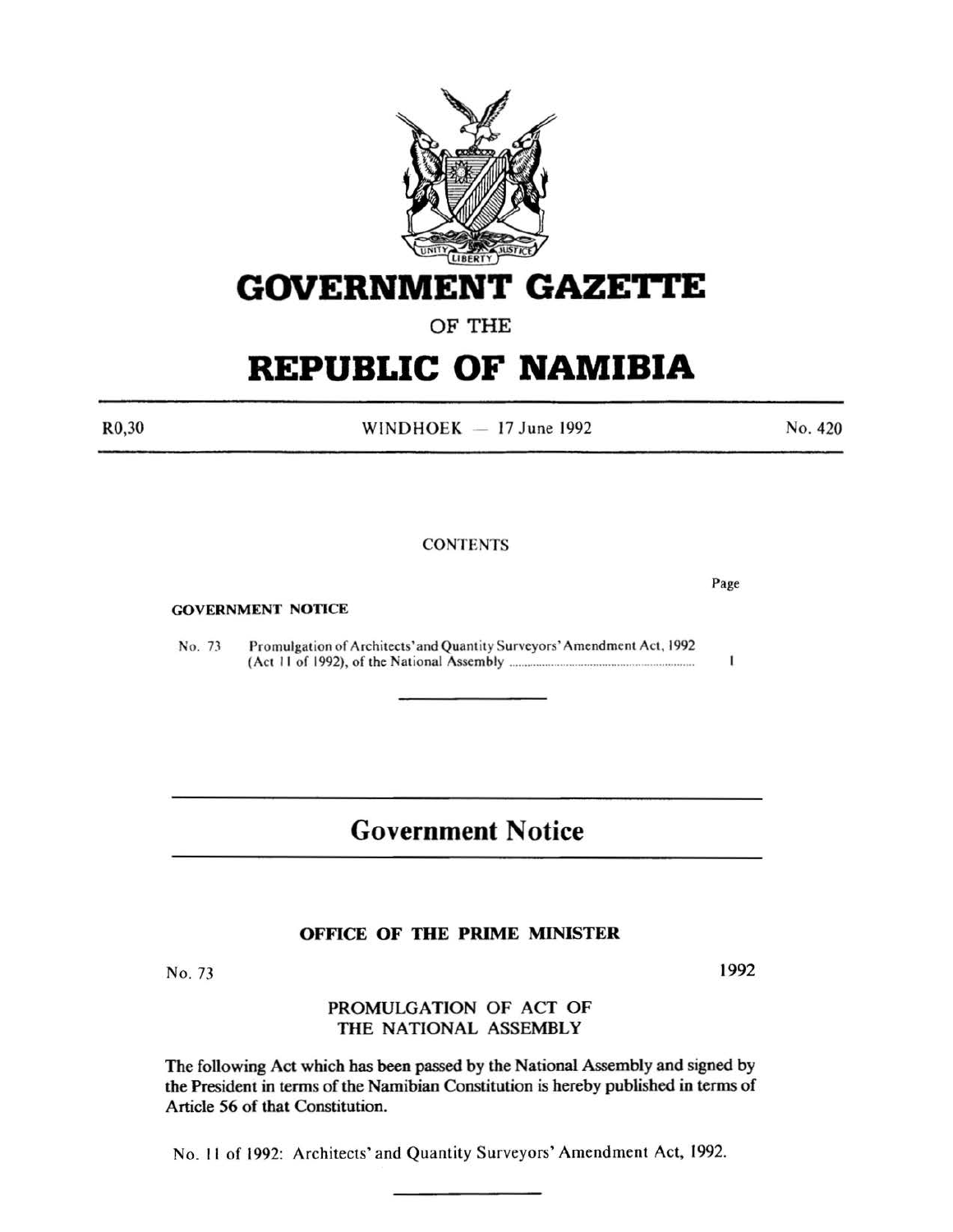### Act No. 11,1992 ARCHITECTS' AND QUANTITY SURVEYORS' AMENDMENT ACT, 1992

#### EXPLANATORY ·NOTE:

| Words underlined with solid line indicate in-<br>sertions in existing enactments.     |
|---------------------------------------------------------------------------------------|
| Words in bold type in square brackets indicate<br>omissions from existing enactments. |

### **ACT**

 $\overline{\phantom{a}}$ 

 $\overline{\phantom{a}}$ 

To amend the Architects' and Quantity Surveyors' Act, 1979, so as to adjust its provisions in view of the independence of Namibia; and to provide for matters incidental thereto.

*(Signed by the President on 9 June 1992)* 

BE IT ENACTED by the National Assembly of the Republic of Namibia, as follows:-

Amendment of section I of Act 13 of 1979.

1. Section 1 of the Architects' and Quantity Surveyors' Act, 1979 (hereinafter referred to as the principal Act), is hereby amended-

(a) by the substitution for the definition of "council" of the following definition:

" 'council' means the [South West African] Namibia Council for Architects and Quantity Surveyors [established by] referred to in section 2;";

(b) by the insertion after the definition of"council" of the following definition:

" 'Minister' means the Minister of Works, Transport and Communication;"; and

(c) by the deletion of the definition of "territory".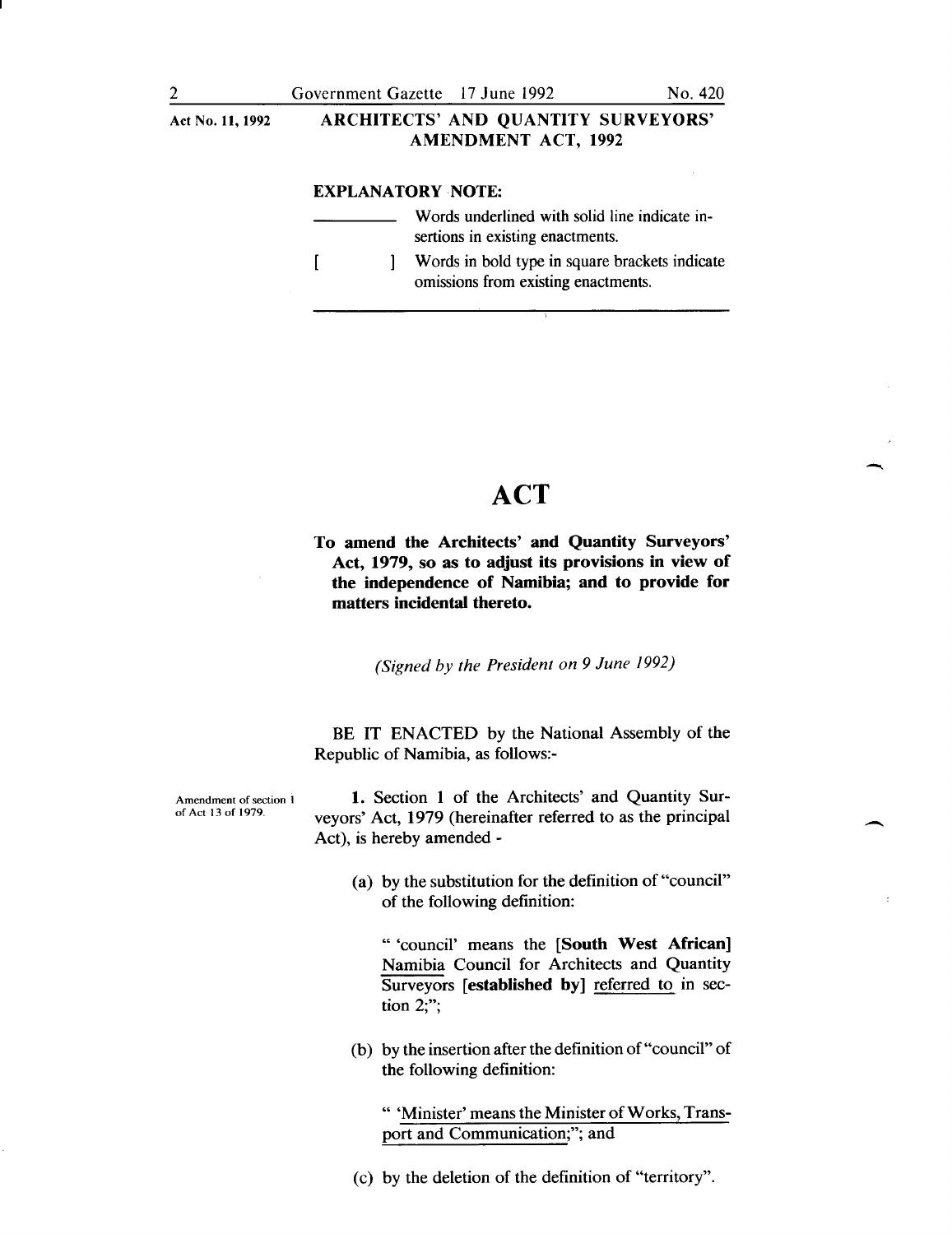Act No. II, 1992

ARCHITECTS' AND QUANTITY SURVEYORS'

#### Amendment of Section 2 of Act 13 of 1979.

2. (1) The following section is hereby substituted for section 2 of the principal Act:

AMENDMENT ACT, 1992

"The Namibia Council for Architects and Quantity Surveyors.

2. The council known as the South West African Council for Architects and Quantity Surveyors shall with effect from the commencement of the Architects' and Quantity Surveyors' Amendment Act, 1992, continue to exist under the name Namibia Council for Architects and Quantity Surveyors, and to be a body corporate.

(2) Any reference in any law, register, title deed or any other document to the South West African Council for Architects and Quantity Surveyors shall be deemed to be a reference to the Namibia Council for Architects and Quantity Surveyors.

Amendment of section 3 of Act 13 of 1979.

-

3. ( 1) Section 3 of the principal Act is hereby amended by the substitution for subsection (1) of the following subsection:

" $(1)$  The council shall consist of the following members to be appointed by the [Administrator-General] Minister, namely-

- (a) four persons who shall, subject to the provisions of subsection (3), be nominated by the Namibia Institute of [South West African] Architects;
- (b) four persons who shall, subject to the provisions of subsection (3 ), be nominated by the Institute of [South West African] Namibian Quantity Surveyors;
- (c) two persons selected by the [Administrator-General] Minister from among persons in fulltime employment in the public service in [the territory] Namibia;
- (d) one person selected by the [Administrator-General] Minister on the ground that, by virtue of his or her knowledge and experience of public affairs and the economic requirements of [the territory] Namibia, he or she is particularly suited to judge how the public interest in so far as it is affected by the architects' and quantity surveyors' professions can best be safeguarded or promoted.".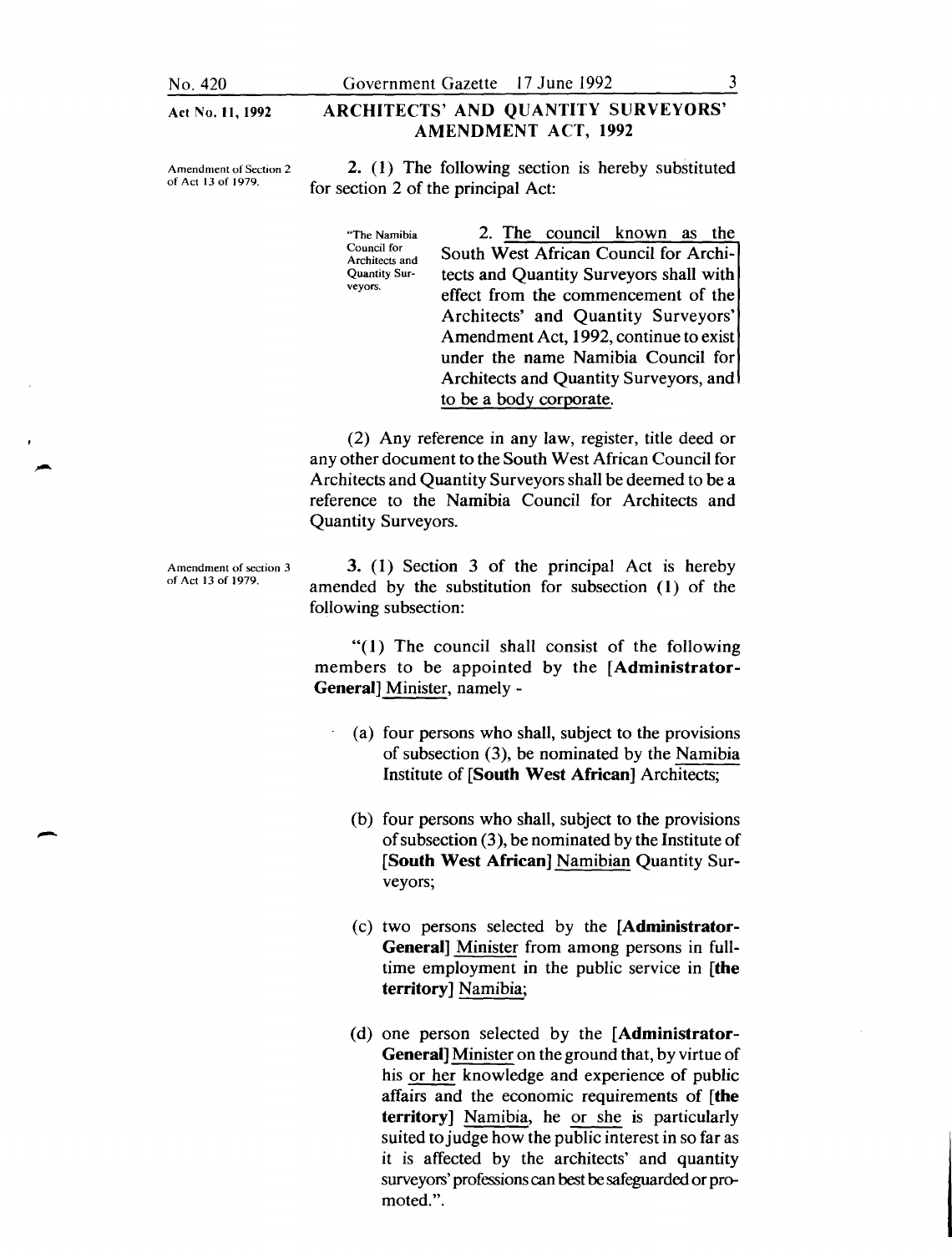#### Act No. 11,1992 ARCHITECTS' AND QUANTITY SURVEYORS' AMENDMENT ACT, 1992

(2) The amendment of section 3 of the principal Act by subsection ( 1) of this section shall not have any effect on the constitution of the council, so referred to, as constituted at the commencement of this Act, and any member of the said council shall continue to hold office until expiry of the period for which he or she was appointed or until he or she vacates office.

Amendment of section II of Act 13 of 1979.

4. Section 11 of the principal Act is hereby amended by the substitution for paragraph (d) of subsection (2) of the following paragraph:

"(d) is a member of the Namibia Institute of [South West African] Architects or the Institute of [South West African] Namibian Quantity Surveyors, as the case may be, of such a class of members as the council may approve,".

5. ( 1) The following section is hereby substituted for section 25 of the principal Act:

> "Continued existence of Institute of South West African Architects and Institute of South West African **Quantity** Surveyors.

25. ( 1) The Institute of South West African Architects and the Institute of South West African Quantity Surveyors shall, with effect from the commencement of the Architects' and Quantity Surveyors' Amendment Act, 1992, continue to exist as separate corporate bodies under the names of the Namibia Institute of Architects and the Institute of Namibian Quantity Surveyors, respectively, capable of suing and being sued in their corporate names and of performing all such acts as are necessary for or incidental to the carrying out of their objects and the performance of their functions and duties in terms of their constitutions.

(2) Any institute continuing to exist by virtue of the provisions of subsection (1) may, notwithstanding anything to the contrary contained in the constitution of such institute or in any law, adopt such new constitution as it may deem fit in view of the promulgation of the Architects' and Quantity Surveyors' Amendment Act, 1992.

Substitution of section 25 of Act 13 of 1979.

 $\overline{\phantom{a}}$